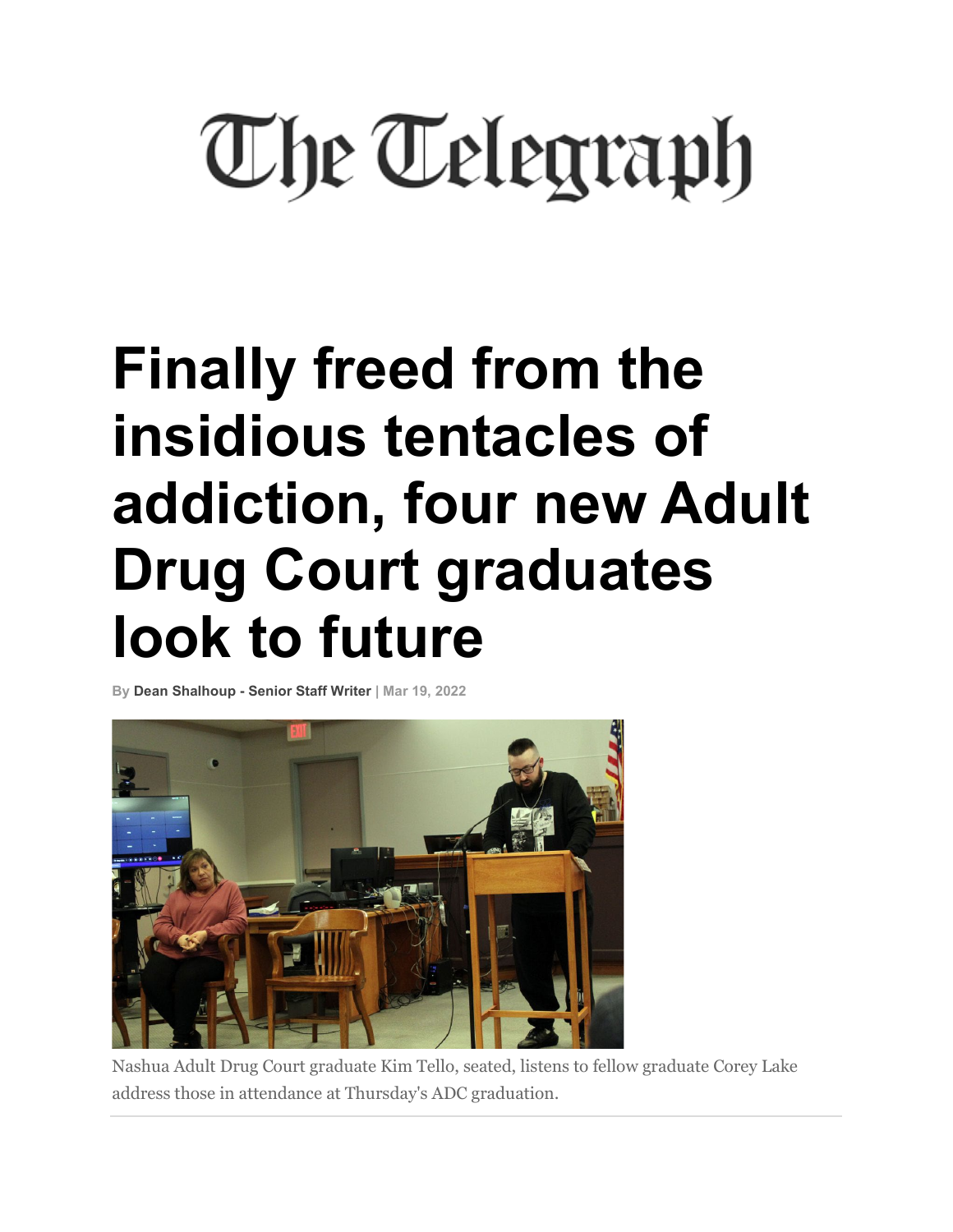NASHUA – Corey Lake is quite sure that had he not taken the opportunity to *"plead into"* Nashua Adult Drug Court nearly three years ago, *"I wouldn't be the man I am today."*

As a matter of fact, without the tools provided him by the ADC team from the outset, Lake said it's quite possible he wouldn't even be alive today.

Kim Tello recalls being arrested a few years ago, and her court-appointed lawyer coming to see her at Valley Street jail.

Adult Drug Court was mentioned, but Tello wanted no part of it.

*"I knew Drug Court was so hard … I told my lawyer 'no drug court, no probation, just send me to prison,'"* Tello said Thursday, addressing a courtroom full of people who turned out for a Drug Court graduation ceremony that honored the programs four most recent graduates.

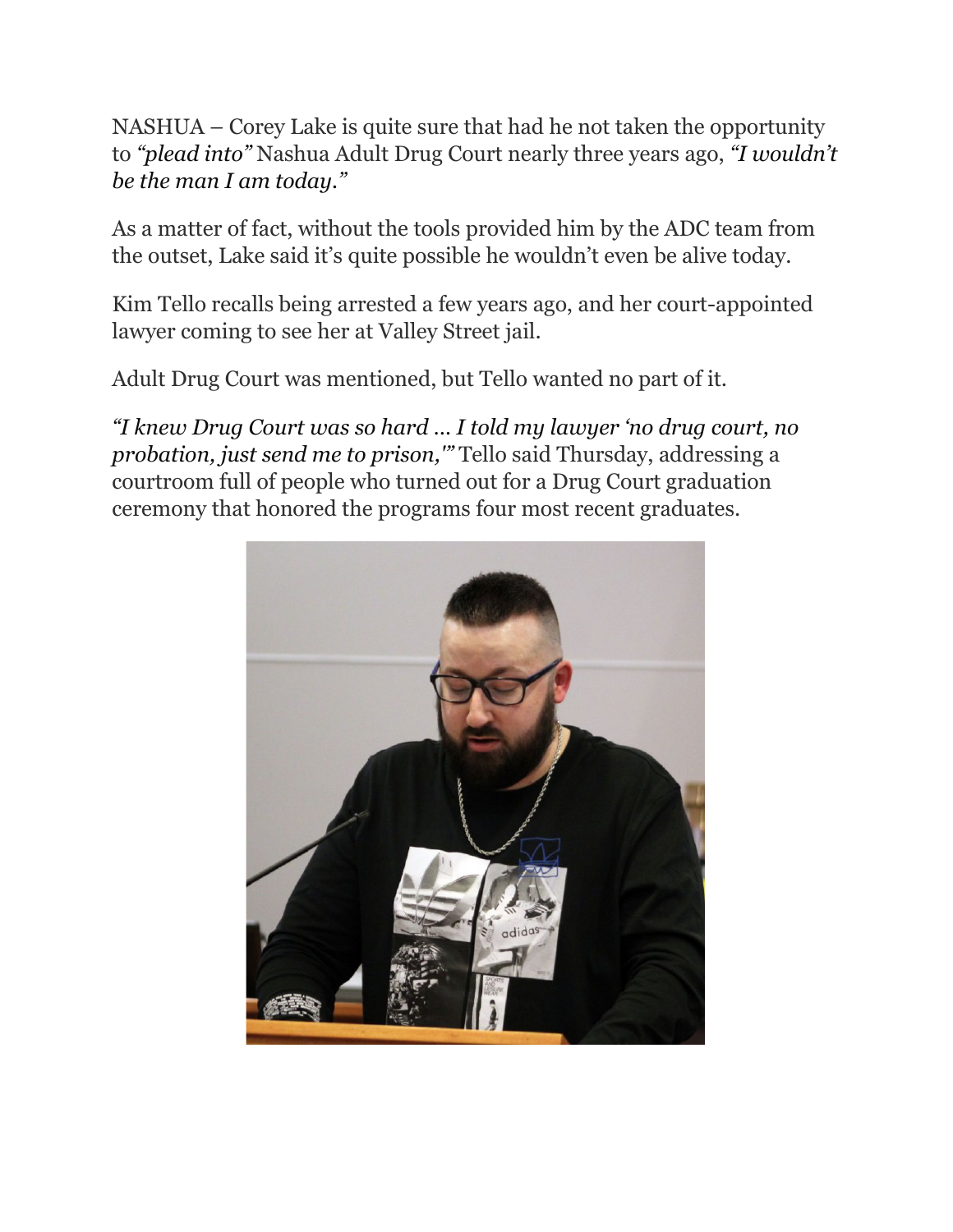Corey Lake, one of four Adult Drug Court graduates honored on Thursday, addresses Drug Court team members, fellow participants and other guests at the ceremony.

Tello turned toward the jury box, where members of the Adult Drug Court team sat. It's because of them and the Superior Court judge who heads the ADC program, Tello said, that she is where she is today.

In particular, Tello directed her gratitude toward that Superior Court judge – Jacalyn Colburn. *"It's because of Judge Colburn that I'm standing here today and not sitting in federal prison,"* Tello said.

The other two ADC graduates, Kyle Hamel and Lewis Clark, were unable to attend Thursday's ceremony. Colburn said Hamel was airborne at the time, heading for Nevada to take part in a tournament hosted by the National Sober Softball Association, while Clark was having difficulty with child-care arrangements.

Colburn pointed out that since each of the four graduates entered Drug Court in the past two to three years, none of them have been arrested.

Along the way to earning their coins and graduation certificates, they've taken part in a wide variety of programs ranging from in-patient and outpatient programs to individual therapy sessions, courses like Thinking for a Change, life-skills groups and community service.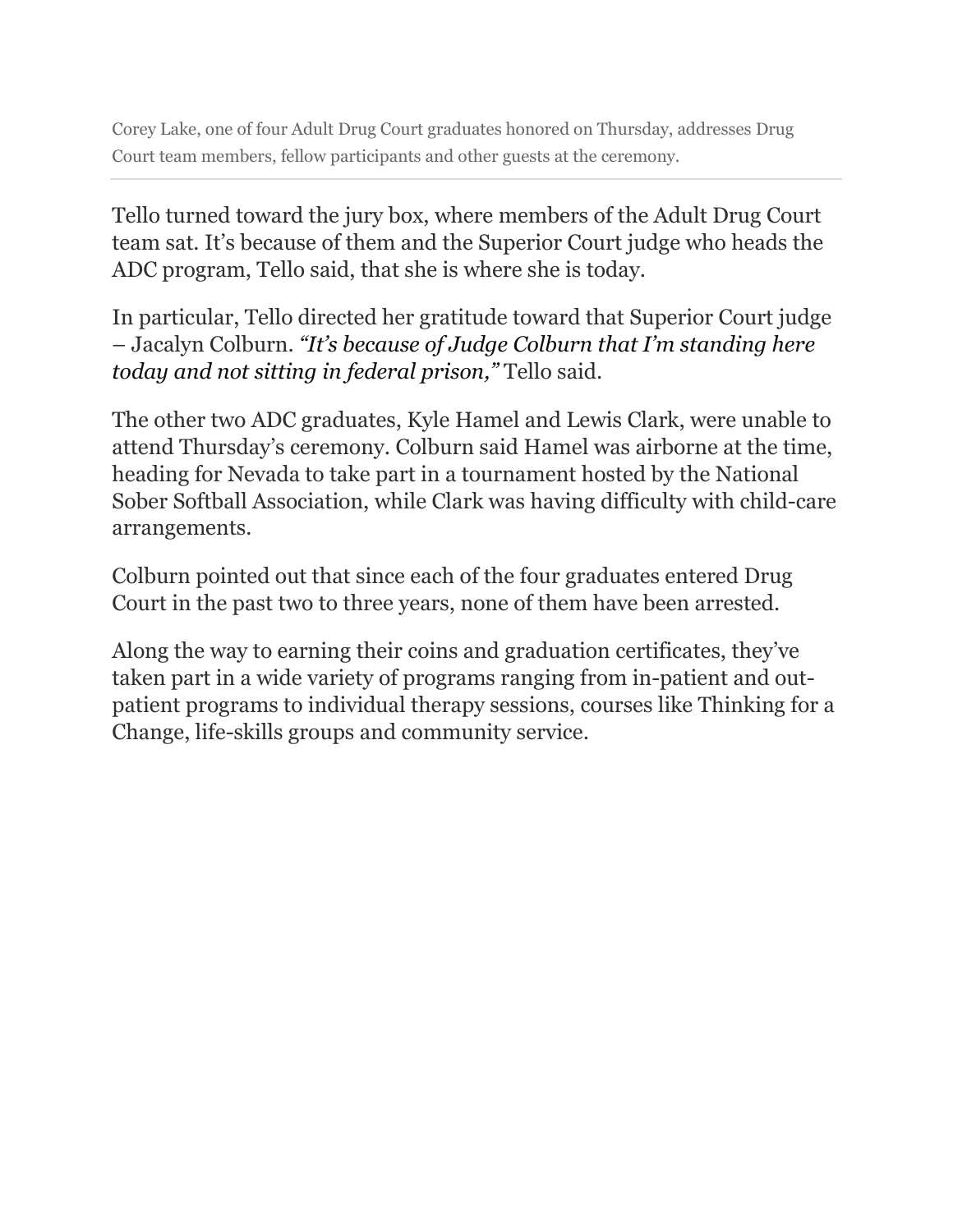

Kim Tello, one of four Nashua Adult Drug Court participants who graduated from the program Thursday, addresses those who attended the event.

In addition, each of them has completed 400 hours of treatment time and attended all their weekly public sessions held in Colburn's courtroom.

Lake, meanwhile, described his ADC experience as nearly three years of *"many highs and lows,"* during which he was able land a good job and accumulate, to date, 621 straight days of sobriety, and at other times had *"a few slips here and there,"* among them a period of time he had to live in his car.

*"Drug Court is by far one of the greatest, if not the greatest, challenge of my life,"* Lake continued. But the *"positive mindset and perseverance"* that the program instilled in him enabled him to *"pull myself up and give myself another opportunity to fight my addiction head-on."*

Amanda Henderson, an attorney with the Nashua office of New Hampshire Public Defender and a member for several years of the Drug Court team, recalled the day she met Lake for the first time.